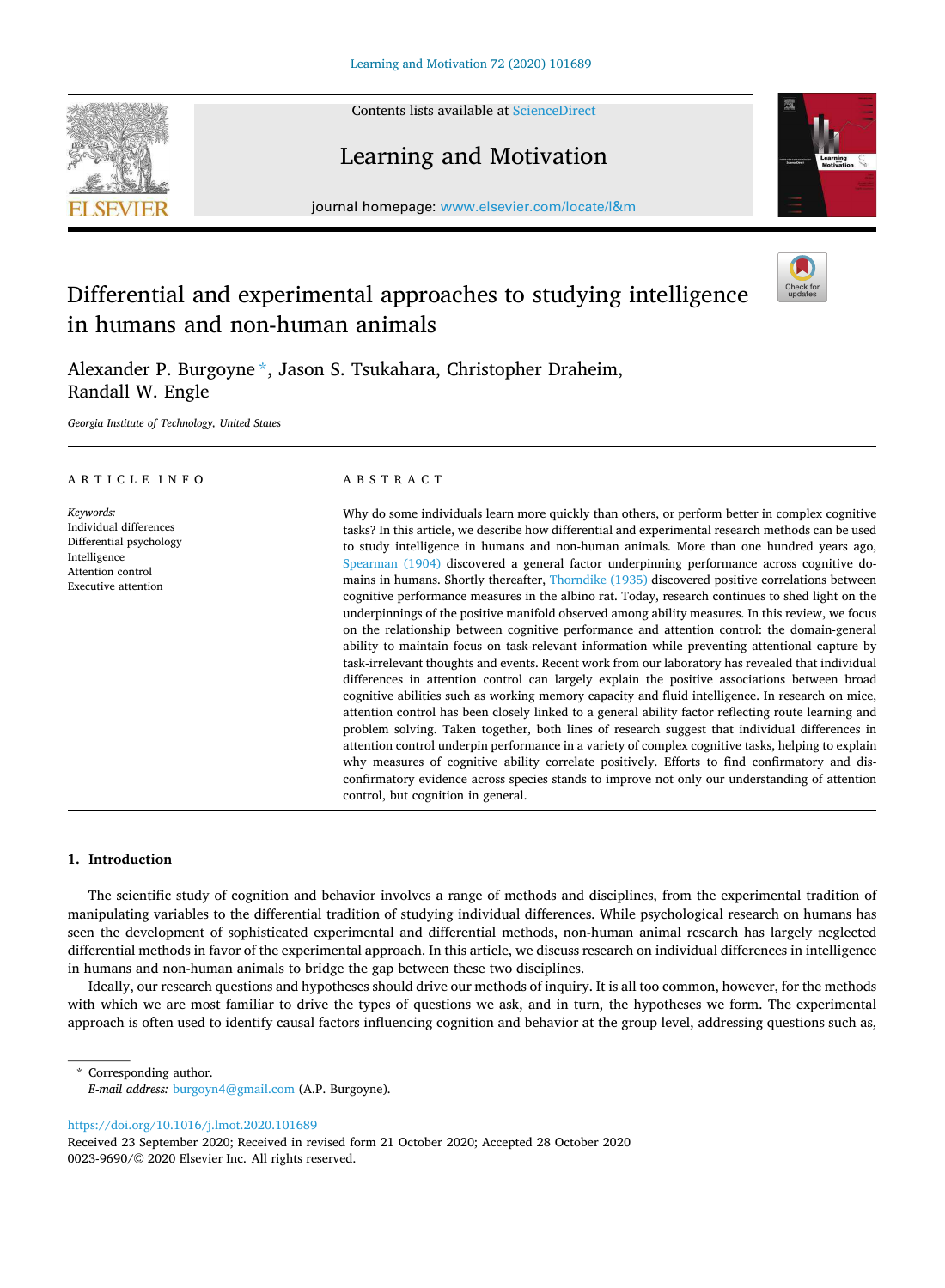"how does manipulating variable X affect behavior Y?" The behavior in question is typically performance on a single task that, putatively, reflects a psychological construct. The differential approach, on the other hand, is used to answer questions about how individuals differ in terms of cognitive ability, personality, motivation, interests, and so on, and how these factors relate to each other and predict performance in a domain. In differential studies, psychological constructs are typically reflected by multiple tasks, giving rise to latent variables that are often regarded as more process pure than single tasks [\(Ambrosini, Arbula, Rossato, Pacella,](#page-7-0) & Vallesi, [2019\)](#page-7-0). Whereas variability across individuals is the phenomenon of interest for differential researchers, the question of how individuals differ is often ignored by experimental researchers. Because experimentalists who study non-human animals may be less well acquainted with the merits of individual differences research, in this article, we show how the differential approach can be used to study intelligence across species, and how combining the methods of the "experimentalist" and the "correlator" [\(Cronbach, 1957](#page-7-0)) can advance our understanding of cognition and behavior.

## **2. Intelligence differences in humans**

Why do some individuals learn more quickly than others, or perform better in complex cognitive tasks? These questions have been at the center of differential psychology since its inception. Over a century ago, Charles [Spearman \(1904\)](#page-8-0) discovered that students who performed well in one course often performed well in other courses, too. [Spearman \(1904\)](#page-8-0) computed the correlations between students' grades in Classics, Math, English, French, and Music, and found that they were uniformly positive and relatively high. To explain why some students performed well across the board while others performed poorly, [Spearman \(1904\)](#page-8-0) introduced the field to *factor analysis*, a statistical technique for simplifying patterns of covariance among observed measures by describing them in terms of a smaller number of unobserved or latent variables [\(Gottfredson, 1998\)](#page-8-0). Factor analysis revealed a domain-general ability factor that explained the positive relationships between course grades. That is, scores on the general factor accounted for substantial variance in course performance, ranging from 49 % in Music to 98 % in Classics. This led Spearman to conclude that domain-general ability contributed to individual differences across cognitive domains, while acknowledging the role of domain-specific factors. As [Spearman](#page-8-0) [\(1904\)](#page-8-0) stated: "all branches of intellectual activity have in common one fundamental function (or group of functions), whereas the remaining or specific elements of the activity seem in every case to be wholly different from that in the others" (p. 294).

Today, research has convincingly established that scores on cognitive ability tests correlate positively, implying the existence of a domain-general ability, termed the "*g* factor" ([Carroll, 1993](#page-7-0); [Jensen, 1998](#page-8-0); [McGrew, 2009](#page-8-0)). The *g* factor, often interpreted as representing general intelligence, is a higher-order statistical factor that accounts for the relationships among broad cognitive abilities, such as fluid intelligence, crystallized intelligence, and working memory capacity. Although the *g* factor is ubiquitous in intelligence research, cognitive scientists continue to search for the 'common function' (or group of functions) responsible for the *positive manifold*—the positive relationships observed among cognitive ability measures (see, e.g., [Kovacs and Conway](#page-8-0)'s [2016] process overlap theory; [Dickens and Flynn](#page-8-0)'s [2001] gene-environment multiplier theory; and [Savi, Marsman, van der Maas, and Maris](#page-8-0)'s [2019] theory of evolving networks).

Our research investigates the underlying mechanisms of *g*. More specifically, one of our goals is to find sources of variance across individuals that are common to a variety of complex cognitive tasks, helping to explain why performance measures correlate positively. To do so, we test large samples of human participants (e.g., 300–500) representing a wide range of ability using a variety of measures thought to reflect cognitive constructs. We then use factor analysis and structural equation modeling to elucidate relationships between latent variables representing broad cognitive abilities. We use latent variables (i.e., unobserved variables) because they capture variance common to a set of observed measures and are therefore less affected by measurement error and closer to the theoretical constructs of interest ([Kline, 2015\)](#page-8-0). To supplement this correlational approach, we also use experimental manipulations to determine the conditions under which task performance taps particular cognitive constructs, such as attention control. Broadly speaking, our research combines the differential and experimental traditions—two methods of inquiry that were historically siloed [\(Cronbach, 1957](#page-7-0))—to shed light on the cognitive processes underlying complex task performance.

#### *2.1. The executive attention view*

Research from our laboratory has revealed that one of the reasons individual differences in broad cognitive abilities correlate positively is because complex cognitive tasks demand attention control (Burgoyne & [Engle, in press;](#page-7-0) [Engle, 2018](#page-8-0); [Shipstead, Harrison,](#page-8-0) & [Engle, 2016](#page-8-0)). *Attention control* refers to the domain-general ability to maintain focus on task-relevant information while preventing attentional capture by task-irrelevant thoughts and events. This latter function is associated with the terms inhibition, blocking, ignoring, and tagging for non-retrieval. Attention control guides thoughts and behaviors in a goal-driven manner, and is particularly important under conditions of distraction or interference. It is assumed that the control of attention requires effort and thus constitutes mental work.

The theoretical contribution of attention control to cognitive performance is closely tied to its role coordinating two functions: maintenance and disengagement [\(Shipstead et al., 2016](#page-8-0)). *Maintenance* refers to the set of cognitive operations responsible for maintaining access to goal-relevant information. Successful maintenance is threatened by distraction and interference due to internal thoughts (e.g., mind wandering) and external events (e.g., a nearby conversation). *Disengagement*, by contrast, refers to the cognitive operations responsible for removing no-longer relevant information from active processing. Disengagement is necessary when, for example, prior learning interferes with one's ability to perform adaptively under new circumstances. We view intentional maintenance and disengagement as two distinct mechanisms by which attention control is deployed. As we will show, maintenance and disengagement play complementary roles in most cognitive tasks.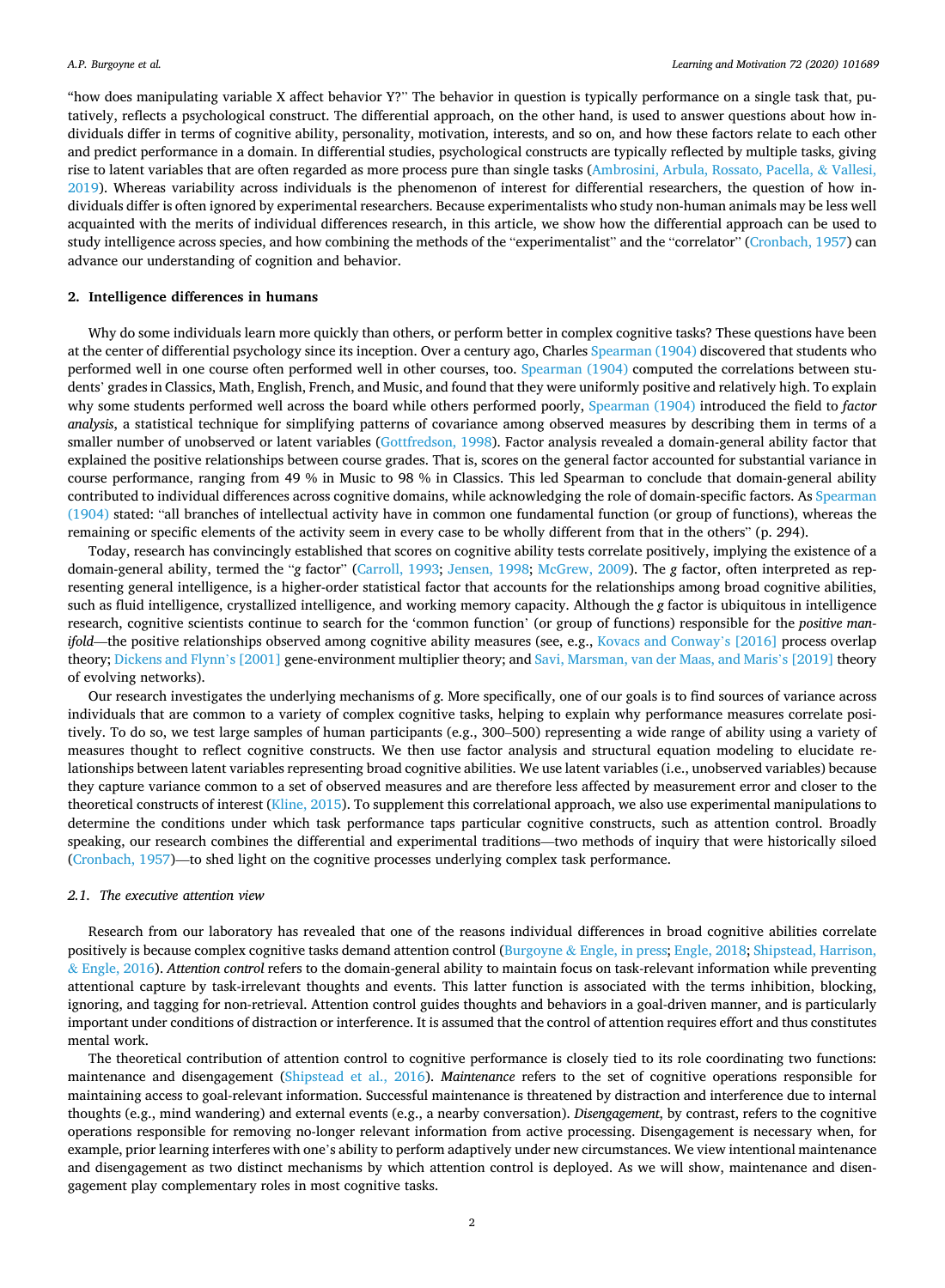Consider the contribution of maintenance and disengagement to performance in complex span tasks, which are often used to measure working memory capacity. *Complex span tasks* challenge participants to keep track of memoranda while completing a secondary processing task. For example, in Operation Span [\(Unsworth, Heitz, Schrock,](#page-8-0) & Engle, 2005), the participant is shown letters they must memorize in alternation with simple math equations they must solve (Fig. 1a). After a series of letters and equations, the participant must recall the letters in the order they were presented. Information maintenance is critical to remember the list of letters, especially because the secondary processing task creates interference and prevents effective rehearsal of the memoranda [\(Kane,](#page-8-0) [Conway, Hambrick,](#page-8-0) & Engle, 2007). That said, disengagement from no-longer-relevant information also plays a role, because the participant must be careful not to recall letters from previous trials.

Whereas working memory tests emphasize maintenance over disengagement, fluid intelligence tests depend on the ability to disengage from no-longer-relevant information during problem solving. For instance, in Raven's Matrices (Raven & [Court, 1998\)](#page-8-0), the participant is shown a  $3 \times 3$  grid of symbols that follow a pattern, but the symbol in the bottom-right corner is missing (Fig. 1b). To solve the problem, the participant must develop and test hypotheses about the pattern characterizing the grid of symbols and select the response option that best completes the pattern. Disengagement from hypotheses that have already been ruled out is important, otherwise the participant is left perseverating on incorrect solutions at the expense of testing time. Of course, disengagement is not the only mechanism that gives rise to individual differences in fluid intelligence test performance. We would argue, however, that disengagement is the key factor that links fluid intelligence with attention control.

According to the executive attention theory of working memory capacity (Engle & [Kane, 2004](#page-8-0); [Engle, 2002](#page-8-0)), variation in working memory capacity largely reflects individual differences in the ability to control attention to do the mental work to maintain task-relevant information and disengage from no-longer relevant information. The working memory system is classically defined as the interplay between a *central executive* (i.e., controlled-attention) component and short-term storage components, including the *visuospatial sketchpad*, which is responsible for visual information, and the *phonological loop*, which is responsible for speech-based information (Baddeley & [Hitch, 1974;](#page-7-0) [Baddeley, 1992](#page-7-0)). Subsequent models of working memory included an *episodic buffer*, which is controlled by the central executive and is responsible for the integration of information ([Baddeley, 2000](#page-7-0)). It is our argument that the attentional component of the working memory system primarily accounts for working memory capacity's predictive power.

Evidence for the executive attention view is provided by research showing that the central executive component of working memory drives its relationship with broad cognitive abilities such as fluid intelligence. For example, [Engle, Tuholski, Laughlin, and](#page-8-0) [Conway \(1999\)](#page-8-0) assessed relationships between latent variables representing working memory capacity, short-term memory, and fluid intelligence in a sample of 133 participants ([Fig. 2\)](#page-3-0). Working memory capacity and short-term memory were strongly correlated,  $r =$ .68, indicating that they shared approximately 46 % of their reliable variance. This shared variance primarily reflects memory storage demands common to short-term memory and working memory tasks. The correlation fell short of unity, indicating that there was unique variance to distinguish working memory capacity from short-term memory. The unique variance specific to working memory capacity likely represents the additional burden placed on attention control when performing complex span tasks, because dual-tasks demand greater information maintenance in the context of interference than simple short-term storage tasks do. Critically, the unique contribution of working memory capacity to fluid intelligence was large and significant, whereas the unique contribution of short-term memory to fluid intelligence was near zero and non-significant. This suggests that individual differences in attention control, and not short-term storage, drive the correlation between working memory capacity and fluid intelligence. Several other large-scale latent variable analyses have corroborated this finding (see, e.g., [Conway, Cowan, Bunting, Therriault,](#page-7-0) & Minkoff, 2002; [Kane et al., 2004](#page-8-0)).

Evidence for the executive attention view is also provided by studies of performance on tasks requiring controlled processing, particularly under conditions in which interference leads to response tendencies that are in conflict with task goals [\(Engle, 2002\)](#page-8-0). The



**Fig. 1. a)** The Operation Span task [\(Unsworth et al., 2005](#page-8-0)) is a complex span task used to measure working memory capacity. The participant is shown a letter to be remembered, followed by a math equation to be solved. After a series of letters and equations, the participant must recall the letters in the order they were presented. **b)** An example item similar to those used in Raven's Matrices (Raven & [Court, 1998\)](#page-8-0), a test of fluid intelligence. The participant is shown a  $3 \times 3$  grid of symbols following a pattern, but the symbol in the bottom right corner is missing. The participant must select from a set of options the symbol that best completes the pattern.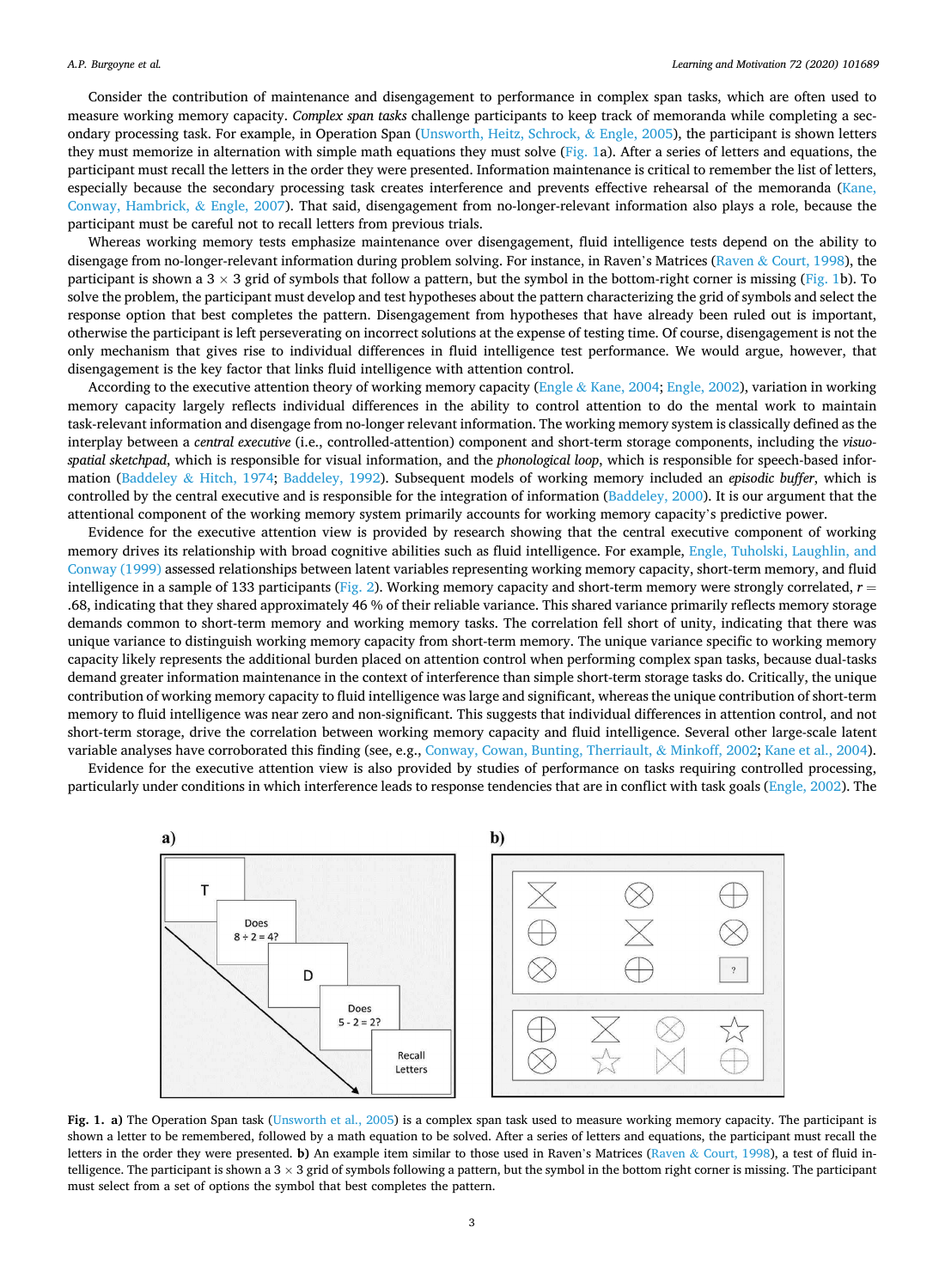<span id="page-3-0"></span>

**Fig. 2.** In this structural equation model, latent factors are depicted in ovals and observed measures are depicted in rectangles. Working memory capacity and short-term memory were strongly correlated (.68), as indicated by the value along the double-headed arrow. The contribution of working memory capacity to fluid intelligence (.59) was substantial and significant after accounting for short-term memory. By contrast, the contribution of short-term memory to fluid intelligence (−.13, *ns*) was non-significant after accounting for working memory capacity. This pattern of results suggests that controlled attention drives the relationship between working memory capacity and fluid intelligence. Adapted from [Engle](#page-8-0) [et al. \(1999\)](#page-8-0).

rationale is that if individual differences in working memory capacity primarily reflect controlled attention, then the effects of working memory capacity on task performance should still be observed in contexts that demand controlled processing but make minimal demands on memory storage and retrieval.

For example, in a dichotic listening task (Fig. 3a), participants are presented two auditory streams of words simultaneously, one to each ear. Their task is to shadow (i.e., say aloud) the words presented to one ear while ignoring the words presented to the other. At some point during the task, the participant's name is unexpectedly presented to the ignored ear. Typically, around one-third of people report hearing their name—an effect referred to as the *cocktail party phenomenon* [\(Moray, 1959\)](#page-8-0). [Conway, Cowan, and Bunting \(2001\)](#page-7-0) found that participants with low working memory capacity were more likely to report hearing their name in the ignored ear than participants with high working memory capacity. This suggests that high working memory capacity individuals are better able to control attention to block or inhibit distractions than low working memory capacity individuals.

Another task that makes use of a salient distractor is the antisaccade task ([Hallett, 1978;](#page-8-0) Fig. 3b). In the antisaccade task, a flashing cue is presented on one side of the computer screen, and the participant must rapidly make a saccadic eye movement to the opposite side of the screen to detect a briefly presented letter. To successfully perform the task, the participant must inhibit a reflexive response—*don't look at the flashing cue*—and generate a volitional eye movement in the opposite direction. By contrast, in the prosaccade version of the task, the participant simply looks toward the flashing cue—there is no need to inhibit a reflexive response. [Kane,](#page-8-0)



**Fig. 3. a)** Example of the dichotic listening task and results from [Conway et al. \(2001\).](#page-7-0) Low working memory capacity (WMC) participants were more likely to detect the presentation of their name in the unattended ear than high working memory capacity participants. **b)** Example of the antisaccade task and results from [Kane et al. \(2001\)](#page-8-0). Low working memory capacity participants were significantly slower to perform the antisaccade task than high working memory capacity participants. The groups did not differ in prosaccade task performance.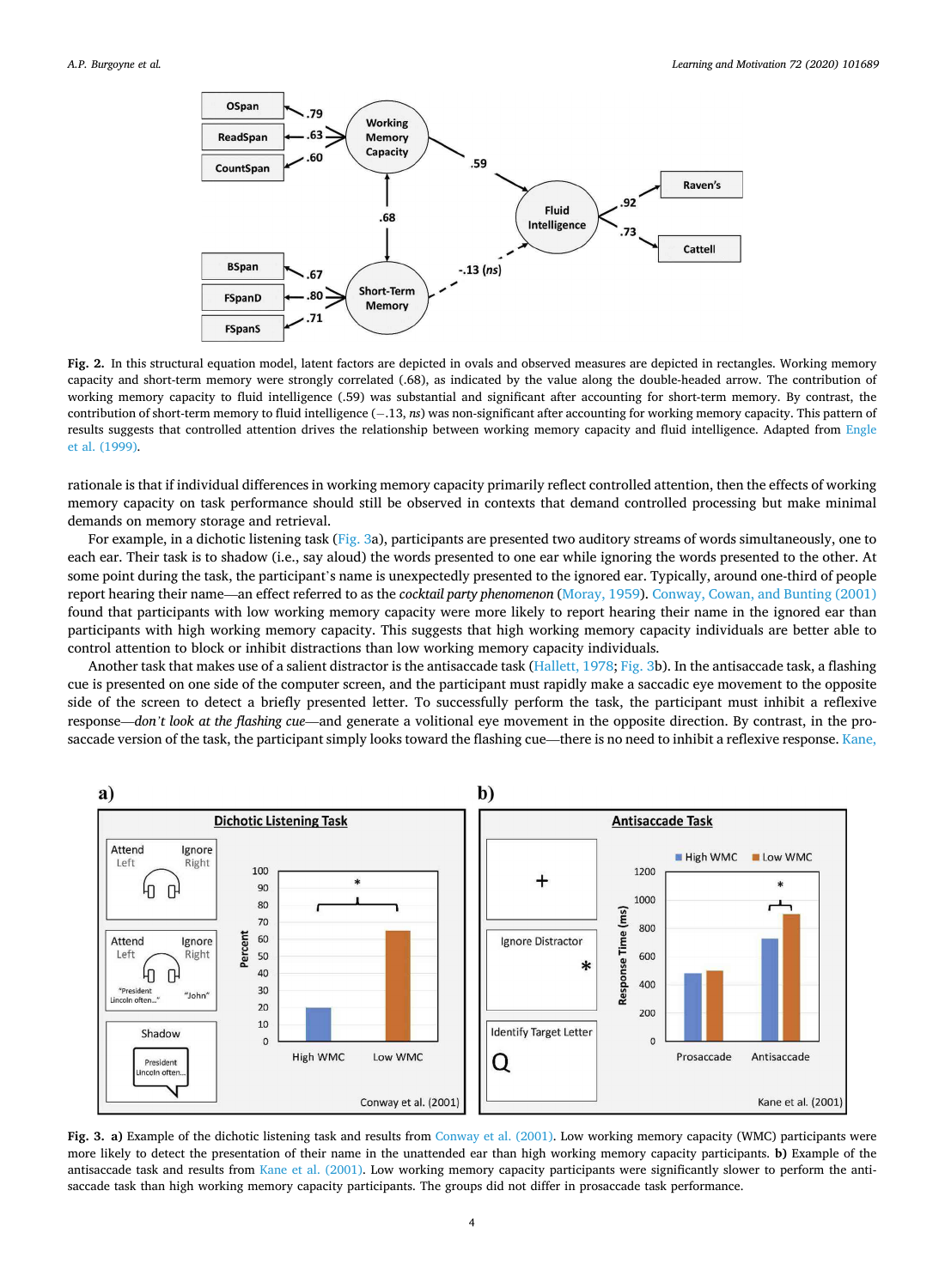[Bleckley, Conway, and Engle \(2001\)](#page-8-0) tested 203 high and low working memory capacity participants on the antisaccade and prosaccade tasks. Overall, they found no differences between high and low ability participants in the prosaccade task. In the antisaccade task, however, high working memory capacity participants made fewer saccade errors (i.e., looking toward the flashing cue), and when they did make saccade errors, they recovered faster from them.

One last example of a task that requires controlled processing is the flanker task (Eriksen  $\&$  [Eriksen, 1974\)](#page-8-0). In the flanker task, participants are presented with a string of letters and must indicate the central letter while ignoring the flanking letters. On congruent trials (e.g., *HHHHH*), the central letter is the same as the flanking letters, whereas on incongruent trials (e.g., *HHSHH*), the central letter differs. [Heitz and Engle \(2007\)](#page-8-0) hypothesized that attention functions like a dynamic spotlight during performance: initially, visual attention is diffuse and captures the whole display, but as the trial progresses, attention becomes progressively more focused on the central letter to the exclusion of the flankers. Additionally, they hypothesized that individuals with greater attention control would be quicker to constrain visual attention. To test this hypothesis, they had high and low working memory capacity participants complete flanker trials with different response deadlines. [Heitz and Engle \(2007\)](#page-8-0) found that both groups reached asymptotic performance when given plenty of time to respond, but that when response times were constrained, high working memory capacity participants outperformed low working memory capacity participants (Fig. 4). This suggests that participants with greater attention control were quicker to constrain their attention to focus on task-relevant information and ignore distractors.

Perhaps the most compelling recent evidence for the executive attention view is provided by [Draheim, Tsukahara, Martin,](#page-8-0) [Mashburn, and Engle \(2020\)](#page-8-0), who found that individual differences in attention control could explain the relationship between working memory capacity and fluid intelligence in a sample of 396 participants. Attention control was measured using a battery of accuracy-based tests that challenged participants to focus on task-relevant information in the context of interference and distraction, including versions of the antisaccade and flanker tasks described above. [Draheim et al. \(2020\)](#page-8-0) found that latent factors representing working memory capacity and fluid intelligence were strongly correlated, but that attention control could fully mediate this relationship. That is, the relationship between working memory capacity and fluid intelligence was no longer statistically significant after accounting for attention control ([Fig. 5](#page-5-0)). [Draheim et al.](#page-8-0)'s (2020) approach represents a more rigorous test of [Engle et al.](#page-8-0)'s (1999) findings, with both studies converging on the same conclusion: the primary driver of the relationship between working memory capacity and fluid intelligence is attention control.

Based on the executive attention view, we would expect that attention control not only explains the relationship between working memory capacity and fluid intelligence, but other cognitive functions, as well. For instance, one of the oldest findings from intelligence research is that general sensory discrimination ability correlates strongly with general intelligence [\(Spearman, 1904](#page-8-0)). *Sensory discrimination* refers to the ability to make fine perceptual judgments about auditory, visual, and tactile stimuli. For example, imagine you hear two tones and must decide which has a higher pitch, or see two lines of similar length and must determine which is longer. Consistent with Spearman's observation, [Tsukahara, Harrison, Draheim, Martin, and Engle \(2020\)](#page-8-0) found that sensory discrimination ability was strongly related to working memory capacity and fluid intelligence at the latent level in two samples of 331 and 392 participants. Moreover, attention control largely mediated these positive relationships. That is, the relationships between both working memory capacity and fluid intelligence with sensory discrimination ability were non-significant after accounting for attention control. Tsukahara et al.'s (2020) work represents a major advance, because it suggests that attention control may explain the positive manifold not only among higher-order cognitive constructs such as working memory capacity and fluid intelligence, but also among more "primitive" or lower level constructs, such as general sensory discrimination ability as measured by a variety of auditory and visual tasks.

Taken together, research on humans points to attention control as an explanatory mechanism and statistical mediator of the relationships between working memory capacity, fluid intelligence, and sensory discrimination ability. That said, we view attention control as just one piece of the puzzle underlying individual differences in intelligence. In the next section, we review converging evidence from research on non-human animals linking attention control to performance in cognitive tasks.



**Fig. 4.** Conditional accuracy functions for incongruent trials from the flanker task. As the response time deadline increased, high working memory capacity (WMC) participants reached peak performance before low working memory capacity participants. Adapted from Experiment 3 of [Heitz and](#page-8-0) [Engle \(2007\).](#page-8-0)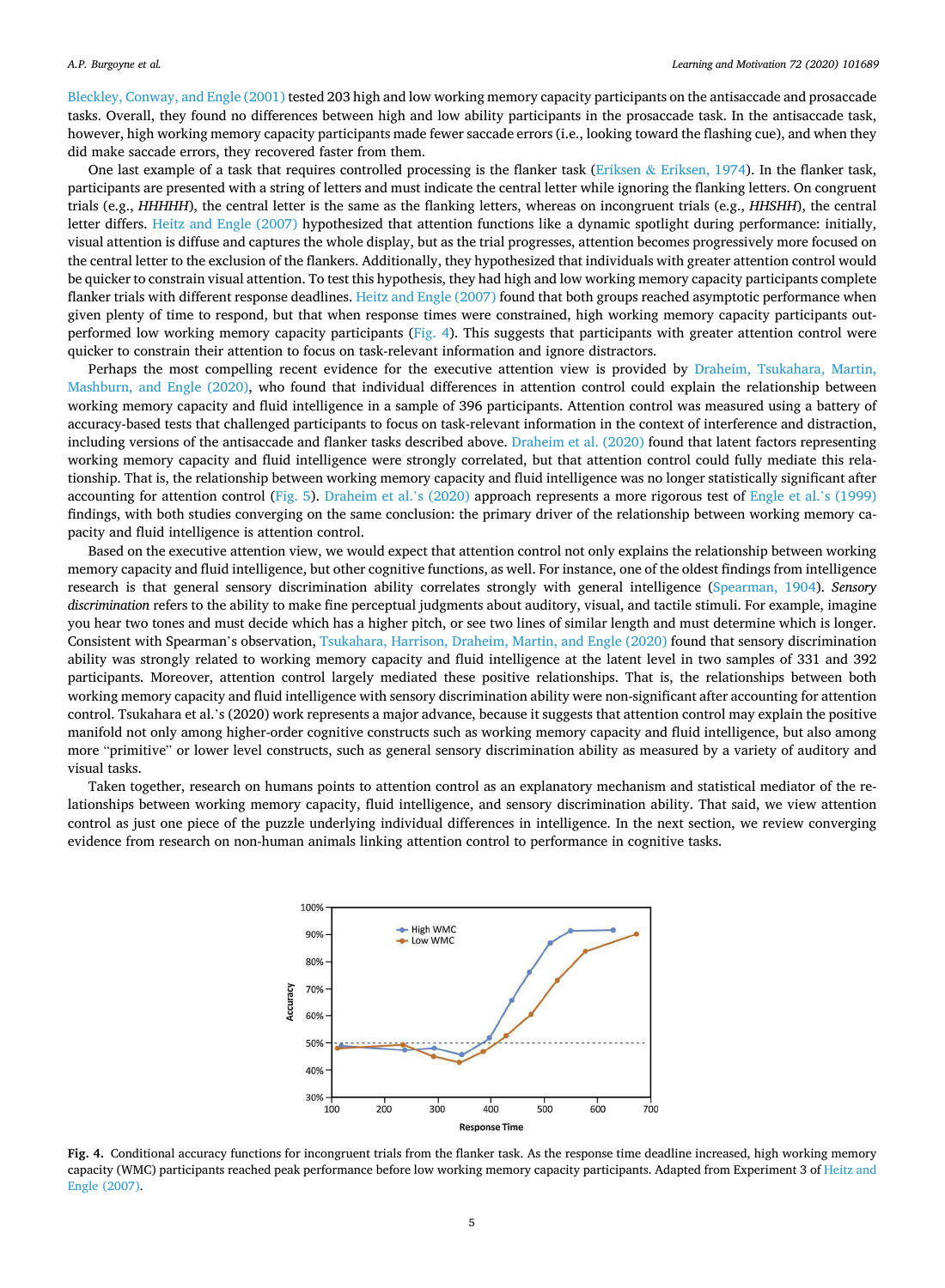<span id="page-5-0"></span>

**Fig. 5.** This model depicts attention control fully mediating the relationship between working memory capacity and fluid intelligence. As can be seen, working memory capacity was strongly related to attention control (.75), and attention control was strongly related to fluid intelligence (.65). Although there is usually a strong relationship between working memory capacity and fluid intelligence, this model shows that working memory capacity does not predict fluid intelligence (.21, *ns*) after accounting for attention control. The results of this model therefore indicate that attention control drives the relationship between working memory capacity and fluid intelligence. Adapted from [Draheim et al. \(2020\)](#page-8-0).

#### **4. Intelligence differences in animals**

Thirty-one years after [Spearman](#page-8-0)'s (1904) discovery of a general ability factor in humans, [Thorndike \(1935\)](#page-8-0) discovered positive correlations between cognitive performance measures in the albino rat. Since then, some researchers have continued to search for reliable individual differences in cognitive ability in non-human animals. The past twenty years have been particularly productive: it has now been established that a general factor underpins learning abilities in genetically heterogeneous mice across a variety of tasks, such as maze navigation, sensory discrimination, and fear conditioning ([Matzel et al., 2003](#page-8-0); see also [Galsworthy, Paya-Cano, Monleon,](#page-8-0) & [Plomin, 2002\)](#page-8-0). This general factor, which is conceptually similar to general intelligence in humans, accounts for around one third of the variance in performance in tasks tapping different sensory, motor, motivational, and information processing demands ([Matzel](#page-8-0) [et al., 2003\)](#page-8-0). Researchers have also discovered evidence for a general factor in border collies (Arden & [Adams, 2016](#page-7-0)) and wild Australian magpies [\(Ashton, Ridley, Edwards,](#page-7-0) & Thornton, 2018). Others have found that individual differences in problem solving can be reliably measured in spotted hyenas ([Johnson-Ulrich, Holekamp,](#page-8-0) & Hambrick, 2020) and great tits [\(Cole, Cram,](#page-7-0) & Quinn, [2011\)](#page-7-0). The evidence to date suggests that individual differences in intelligence in non-human animals can be measured both in the laboratory and in the wild, and that the positive manifold among ability measures is not a phenomenon that is unique to humans.

Just as human intelligence researchers seek to understand what the *g* factor is, animal cognition researchers search for common sources of variance that contribute to performance across cognitive tasks. In this section, we focus on research led by Lou Matzel and colleagues, with an emphasis on evidence linking attention control to general intelligence in mice. Before reviewing the evidence, however, it is worth noting some of the differences between research on mice versus humans.

First, unlike in human studies, research on mice affords the experimenter control over environmental influences throughout the animals' lifespan. In the studies described below, laboratory mice are given the same amount of handling, food, and light exposure.



**Fig. 6. a)** Standard administration of the Lashley maze task used by [Crawford et al. \(2020\)](#page-7-0) to measure route learning ability. The mouse must navigate the maze from the start area to the goal area to obtain the food reward. **b)** "Reversal" trials in the Lashley maze task used to measure disengagement from no-longer-relevant information. The mouse is placed in the goal area facing an empty food cup and must navigate the maze to the former start area to obtain the food reward.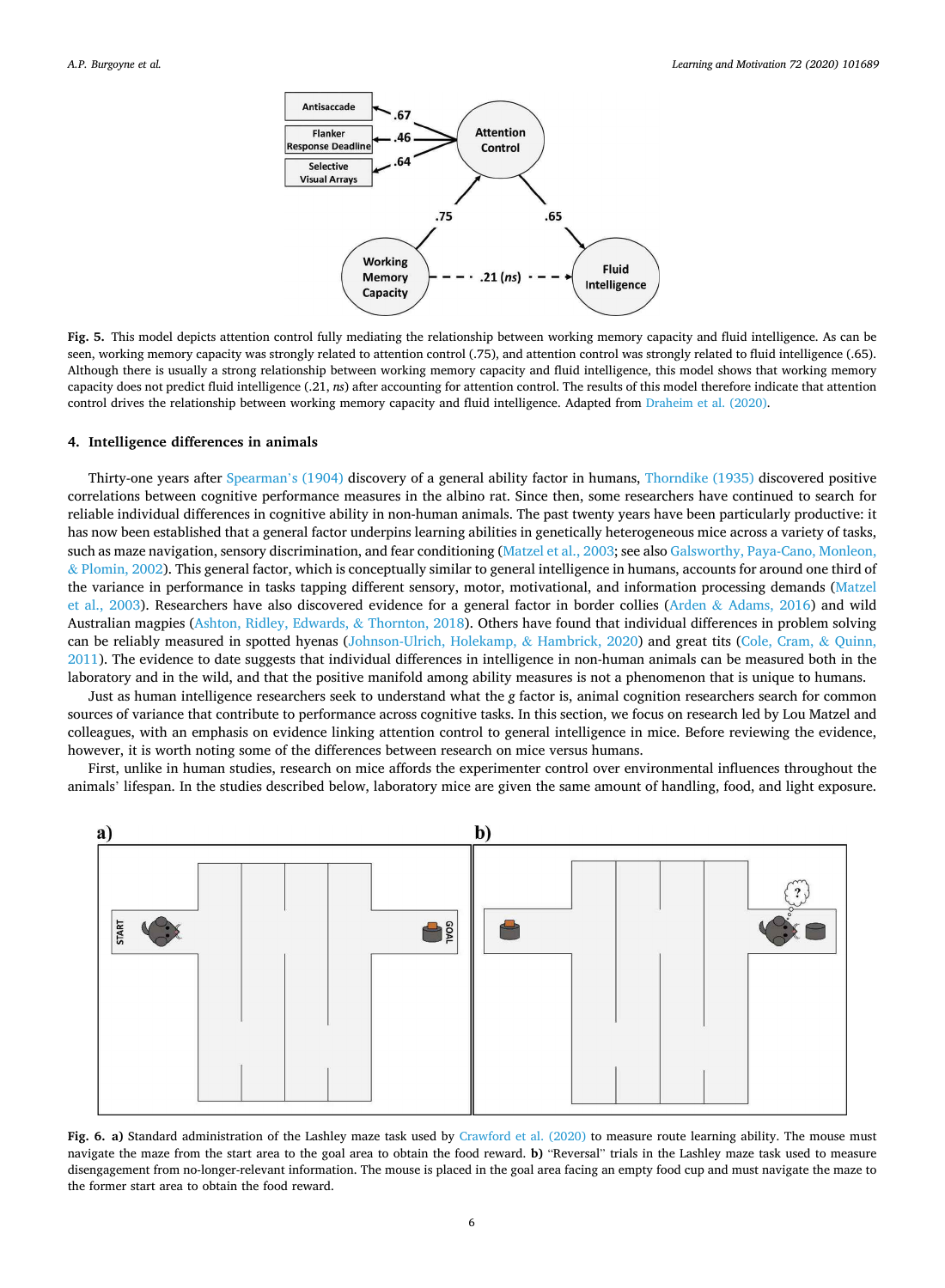This ensures that most of the variability across individuals is attributable to genetic influences, which is particularly useful for behavioral genetic research (see, e.g., [Kolata et al., 2010](#page-8-0)). The mice in these studies are genetically heterogeneous, and although they are laboratory bred, they exhibit similar levels of genetic variation to wild mouse populations ([Aldinger, Sokoloff, Rosenberg, Palmer,](#page-7-0) & [Millen, 2009](#page-7-0); [Crawford et al., 2020](#page-7-0)). Genetic variation is important, because individual differences arise from the joint product of genes and the environment ([Plomin, 2017\)](#page-8-0)—in the absence of genetic differences, there would be little variation across individuals to observe.

Second, although the tasks that are used to measure cognitive functioning in mice are sometimes conceptually similar to those that are used for humans, there are also potentially important differences to consider. Many of the intelligence tests used for mice assess route learning ability or problem solving using maze tasks or puzzles. As one example, in the Lashley maze task ([Fig. 6a](#page-5-0)), the mouse must efficiently navigate a maze from a start box to a goal area containing a food reward [\(Crawford et al., 2020](#page-7-0)). After completing a few practice trials, the measure of performance is the number of navigational errors made en route to the food. On critical "reversal" trials ([Fig. 6b](#page-5-0)), however, the mouse is placed in the goal area instead of the start box. The food cup in the goal area is empty, and the mouse's task is to find their way back to the start box to retrieve a food reward. Two measures of performance are obtained from reversal trials: navigational errors made en route to the food, and the number of times the mouse approaches the empty food cup in the goal area, which is indicative of perseverating on a previously learned association. Whereas performance on non-reversal trials is used as a measure of route learning ability, performance on reversal trials is used as a measure of attention control, and in particular, disengagement from no-longer-relevant information.

In a recent series of studies, [Crawford et al. \(2020\)](#page-7-0) found that attentional disengagement was strongly related to individual differences in general intelligence in mice. [Crawford et al. \(2020\)](#page-7-0) obtained eight measures of cognitive ability from 74 mice: six were measures of learning ability, and two were measures of attentional disengagement taken from Lashley maze reversal trials. All measures correlated positively, suggesting a common source of variance across the tasks. [Crawford et al. \(2020\)](#page-7-0) conducted a principal components analysis on the eight measures to examine their *g* loadings, reflecting each measure's relationship to the general ability underpinning performance on the task battery. Even though the battery was dominated by six measures of learning ability, the two measures of attention control had the highest loadings on the general factor. This suggests that there was a close connection between general intelligence and attention control, as measured by the ability to disengage from previously-relevant information. Consistent with this finding, [Crawford et al. \(2020\)](#page-7-0) performed a quartile split on the sample, identifying smart and dull mice based on their performance on the six learning measures. This extreme-groups design revealed significant differences in performance on Lashley maze reversal trials [\(Fig. 7](#page-7-0)), suggesting that mice with greater general ability were better able to control attention in service of task performance.

Whereas the Lashley maze reversal trials [Crawford et al. \(2020\)](#page-7-0) used to measure attention control in mice tapped *disengagement*  from no-longer-relevant information, a study by [Kolata et al. \(2005\)](#page-8-0) revealed a similar pattern of results using a test that tapped information *maintenance* amidst interference. Similar to a complex span test administered to humans, the mice were challenged to navigate two radial-arm mazes in alternating order. After training on each maze individually, the mice had to collect food pellets from the first maze before being moved to the second. There, they collected more food before they were moved back to the first maze to resume their search. This alternating procedure continued until all food pellets had been collected. To successfully perform the task, the mice had to keep track of information from the first maze while completing the second, and vice versa. [Kolata et al. \(2005\)](#page-8-0) found that performance on the dual-maze task was strongly related to overall performance on a battery of cognitive ability tests (*r* = .60), establishing a link between general ability and the maintenance of information via attention control.

Consistent with the executive attention view of working memory capacity (Engle & [Kane, 2004](#page-8-0)), the relationship between dual-maze performance and general intelligence seems to be driven by the active maintenance of information in the context of interference, rather than passive short-term storage. [Kolata, Light, Grossman, Hale, and Matzel \(2007\)](#page-8-0) tested the relationship between short-term memory duration and general intelligence using a single maze and an unfilled delay between moves. Specifically, after the mice had made several navigational choices in the maze, they were placed in confinement for a variable duration before being returned to the maze to continue foraging. Although the error rate increased with the duration of confinement, performance in the short-term-storage maze task was unrelated to overall cognitive ability [\(Kolata et al., 2007\)](#page-8-0). These results align with those of [Engle](#page-8-0) [et al. \(1999\)](#page-8-0) in humans—both indicate that the controlled processing component tapped by measures of working memory capacity (i. e., attention control) is more strongly related to higher-order cognitive functioning than the short-term storage component. As [Matzel](#page-8-0) [and Kolata \(2010\)](#page-8-0) stated: "This led to the conclusion that working memory capacity, but not short-term memory duration, was related to the animals' performance on the learning test battery" (p. 26).

One final example based on a variation on the classic Stroop paradigm ([Stroop, 1935](#page-8-0)) provides evidence for the link between attention control and general intelligence in mice. [Kolata et al. \(2007\)](#page-8-0) used a modified Stroop paradigm with two subtasks, which the mice received training in until they demonstrated errorless performance. In the visual discrimination subtask, the mice were placed in a visual discrimination box and trained to select a target stimulus from a set of three visual stimuli. In the odor discrimination subtask, the mice were placed in an odor discrimination box and trained to select a target stimulus from a set of three scents. On interference trials, the mice were placed either in the visual discrimination box with odor distractors, or in the odor discrimination box with visual distractors. Correct responses occurred when the mice selected the correct target stimulus for the discrimination box they had been placed in. [Kolata et al. \(2007\)](#page-8-0) found that error rates increased substantially on interference trials and varied widely across individuals. More importantly, they found that performance under interference was strongly related to overall cognitive ability (*r* =.50).

Using a similar modified Stroop paradigm, [Crawford et al. \(2020\)](#page-7-0) found that older mice performed significantly worse under conditions of interference than younger mice. By contrast, both groups of mice performed equivalently on the individual subtasks, which did not require disengaging from previously learned associations. This pattern of results is particularly exciting, because it aligns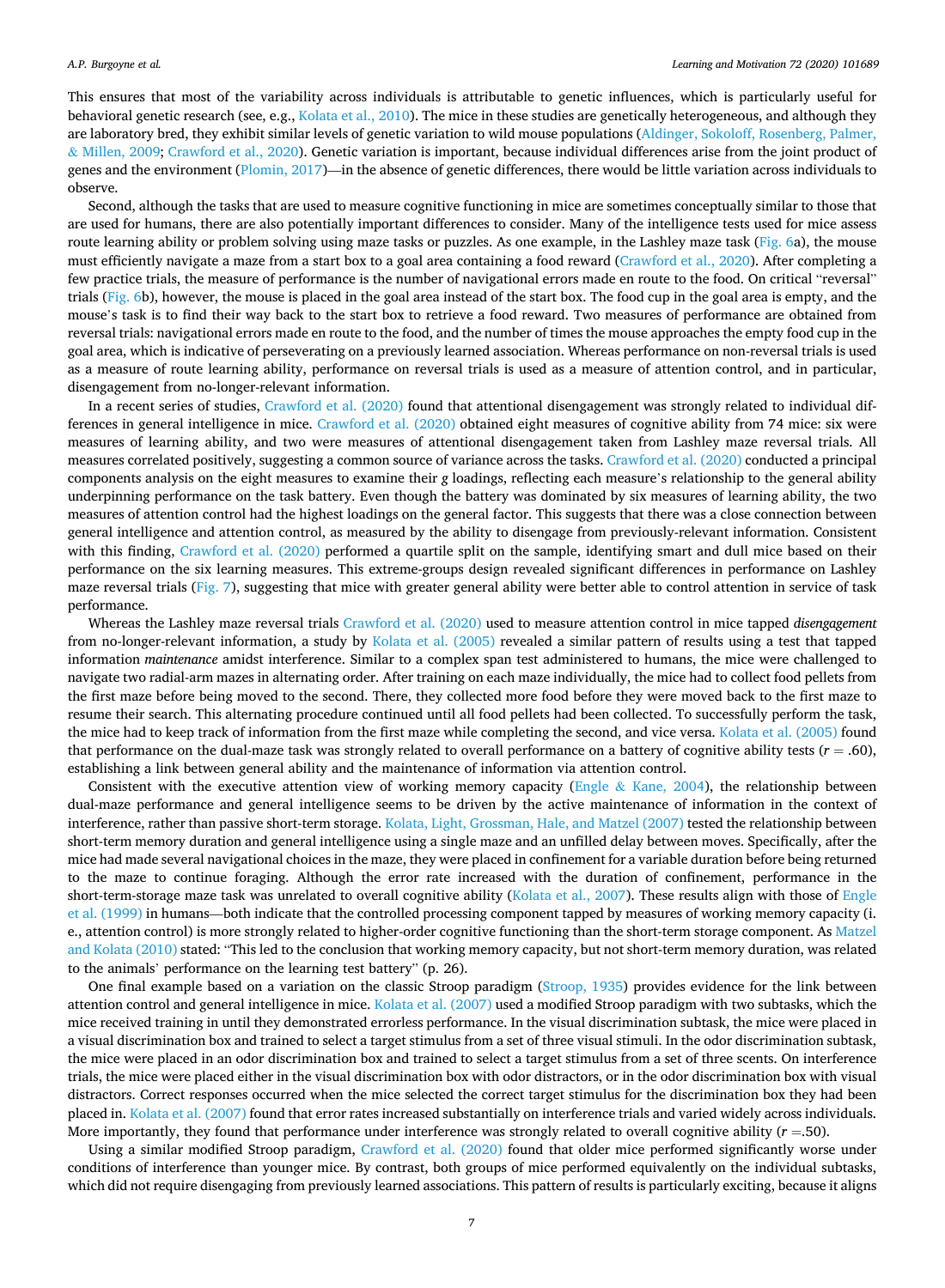<span id="page-7-0"></span>

**Fig. 7.** Performance on Lashley maze acquisition trials and reversal trials by smart and dull mice. During the acquisition phase, smart mice made fewer errors. During the reversal phase, smart mice initially made more errors than dull mice (see Reversal Trial 1). By the second reversal trial, however, smart mice had adapted to the new route better than dull mice. Error bars represent  $\pm 1$  standard error. Adapted from Crawford et al. (2020).

with research on humans demonstrating that older adults exhibit deficits in cognitive control functions, including attention control (Braver & Barch, 2002). Crawford et al.'s (2020) results suggest that cognitive aging in mice is related to deficits in disengaging from previously learned behavioral tendencies. Taken together, research using the modified Stroop paradigm has revealed that similar and homologous tasks can be used to measure attention control in mice and humans, with results that are broadly consistent across species.

## **5. Conclusion**

To sum up, research on individual differences in intelligence in humans and mice provides converging evidence for a link between attention control and general intelligence. Attention control reflects the ability to regulate information processing in service of goals via information maintenance and disengagement—in other words, to maintain focus on task-relevant information and resist attentional capture from task-irrelevant thoughts and events. In research on humans, evidence suggests that attention control can largely explain the positive relationships between working memory capacity, fluid intelligence, and sensory discrimination ability. In research on mice, attention control has been closely linked to general cognitive ability as measured by a broad variety of tasks involving route learning and problem solving. More than one hundred years after [Spearman](#page-8-0)'s (1904) discovery of a general factor underpinning performance in cognitive domains, research has revealed at least one plausible explanation for the positive manifold observed among broad cognitive abilities. Nevertheless, efforts to find converging and disconfirmatory evidence across species stands to improve not only our understanding of attention control, but cognition in general.

## **Funding**

This work was supported by Office of Naval Research Grants N00173-20-2-C003 and N00173-20-P-0135 to Randall W. Engle.

#### **References**

- [Aldinger, K. A., Sokoloff, G., Rosenberg, D. M., Palmer, A. A., & Millen, K. J. \(2009\). Genetic variation and population substructure in outbred CD-1 mice: Implications](http://refhub.elsevier.com/S0023-9690(20)30182-X/sbref0005) [for genome-wide association studies.](http://refhub.elsevier.com/S0023-9690(20)30182-X/sbref0005) *PLoS One, 4*(3), e4729.
- [Ambrosini, E., Arbula, S., Rossato, C., Pacella, V., & Vallesi, A. \(2019\). Neuro-cognitive architecture of executive functions: A latent variable analysis.](http://refhub.elsevier.com/S0023-9690(20)30182-X/sbref0010) *Cortex, 119*, 441–[456.](http://refhub.elsevier.com/S0023-9690(20)30182-X/sbref0010)
- [Arden, R., & Adams, M. J. \(2016\). A general intelligence factor in dogs.](http://refhub.elsevier.com/S0023-9690(20)30182-X/sbref0015) *Intelligence, 55*, 79–85.
- [Ashton, B. J., Ridley, A. R., Edwards, E. K., & Thornton, A. \(2018\). Cognitive performance is linked to group size and affects fitness in Australian magpies.](http://refhub.elsevier.com/S0023-9690(20)30182-X/sbref0020) *Nature, 554*  [\(7692\), 364](http://refhub.elsevier.com/S0023-9690(20)30182-X/sbref0020)–367.
- [Baddeley, A. \(1992\). Working memory.](http://refhub.elsevier.com/S0023-9690(20)30182-X/sbref0025) *Science, 255*(5044), 556–559.
- [Baddeley, A. \(2000\). The episodic buffer: A new component of working memory?](http://refhub.elsevier.com/S0023-9690(20)30182-X/sbref0030) *Trends in Cognitive Sciences, 4*, 417–423.
- [Baddeley, A. D., & Hitch, G. J. \(1974\). Working memory. In G. H. Bower \(Ed.\),](http://refhub.elsevier.com/S0023-9690(20)30182-X/sbref0035) *The psychology of learning and motivation* (Vol. 8, pp. 47–89). New York: Academic Press. [Braver, T. S., & Barch, D. M. \(2002\). A theory of cognitive control, aging cognition, and neuromodulation.](http://refhub.elsevier.com/S0023-9690(20)30182-X/sbref0040) *Neuroscience and Biobehavioral Reviews, 26*, 809–817. Burgoyne, A. P., & Engle, R. W. (in press). Attention control: A cornerstone of higher-order cognition. *Current Directions in Psychological Science*.
- Carroll, J. B. (1993). *[Human cognitive abilities: A survey of factor-analytic studies](http://refhub.elsevier.com/S0023-9690(20)30182-X/sbref0050)*. Cambridge University Press.
- [Cole, E. F., Cram, D. L., & Quinn, J. L. \(2011\). Individual variation in spontaneous problem-solving performance among wild great tits.](http://refhub.elsevier.com/S0023-9690(20)30182-X/sbref0055) *Animal Behaviour, 81*, 491–498. [Conway, A. R., Cowan, N., & Bunting, M. F. \(2001\). The cocktail party phenomenon revisited: The importance of working memory capacity.](http://refhub.elsevier.com/S0023-9690(20)30182-X/sbref0060) *Psychonomic Bulletin & [Review, 8](http://refhub.elsevier.com/S0023-9690(20)30182-X/sbref0060)*, 331–335.

[Conway, A. R., Cowan, N., Bunting, M. F., Therriault, D. J., & Minkoff, S. R. \(2002\). A latent variable analysis of working memory capacity, short-term memory](http://refhub.elsevier.com/S0023-9690(20)30182-X/sbref0065) [capacity, processing speed, and general fluid intelligence.](http://refhub.elsevier.com/S0023-9690(20)30182-X/sbref0065) *Intelligence, 30*, 163–183.

[Crawford, D. W., Bendrath, S., Manzano, M. D., Mehta, A., Patel, H. M., Piela, M. C., et al. \(2020\). Intelligence demands flexibility: Individual differences in attentional](http://refhub.elsevier.com/S0023-9690(20)30182-X/sbref0070) [disengagement strongly predict the general cognitive ability of mice.](http://refhub.elsevier.com/S0023-9690(20)30182-X/sbref0070) *Learning and Motivation, 71*, Article 101657.

[Cronbach, L. J. \(1957\). The two disciplines of scientific psychology.](http://refhub.elsevier.com/S0023-9690(20)30182-X/sbref0075) *American Psychologist, 12*, 671–684.